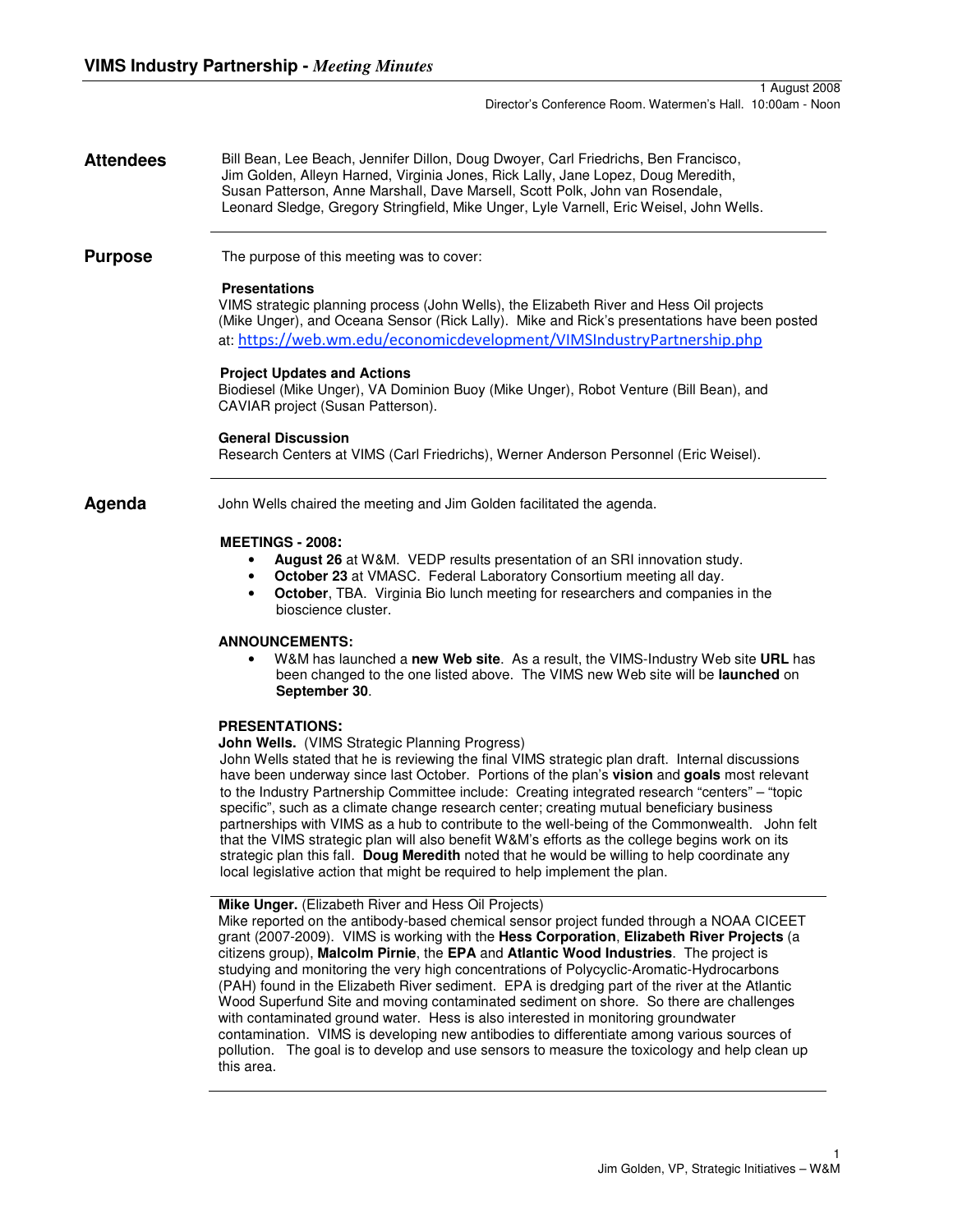## **Agenda**, cont. **PRESENTATIONS:**

**Rick Lally.** (Oceana Sensor, Virginia Beach)

Rick discussed his company and the potential **partnering opportunities** with VIMS. Oceana Sensor sold its vibration sensor line and now focuses on wireless electronic modules that work in sensor integration networks used by business and government, and wireless sensor module.

**Examples**: Include an application for the Navy to develop embedded diagnostics for unmanned systems. Also joint work with W&M for an application in corrosion and crack detection. This also has strong application for naval carriers. Opportunities with VIMS include networked sensing systems, equipment asset management and corrosion and crack detection. He emphasized the company's interests in appropriate SBIR and STTR opportunities. Rick also responded to questions about the Hampton Roads Technology Council work in the sensor area. He noted that a statefunded study of the potential for a National Sensors Center in Hampton Roads had just been completed, and that Norfolk State University would host the Center.

#### **PROJECT UPDATES and ACTIONS:**

#### **Bill Bean.** (Robot Venture Project)

Bill mentioned this is a growing research area - covering both **sensors** and **vehicles** (unmanned, aerial, and sea). The Robot Venture Project has been promoting these activities in Hampton Roads. The **funding** for the Robot Venture Project **expires** at the **end of December 2008**. SPAWAR, a military organization on the west coast, is looking for a location for a robotic training center for CBRNE emergency responders. The center would evaluate available systems. **Cliff Hudson**, a business development consultant to SPAWAR, is evaluating the potential for the center to come to our area. **Rick Lally** noted that it would be good to connect with **Chris Malley** who works with Cliff. **Bill Piersol**, Klett Consulting, is coordinating the visit.

**Susan Patterson.** (Center for Advanced Vehicle Interoperability and Autonomy Research-CAVIAR) Susan, as Director of CAVIAR, discussed her partnership with NIA to further research on robotic applications by providing a laboratory for integrated systems, practical testing and evaluation and multi-platform robotic games. **Interoperability** is a key issue. **Next step** will be to locate a facility for R&D to test robotics. CAVIAR plans to occupy space with NIA in the Hampton Incubator in a new 65,000 SF building at Hampton University funded by the recent state bond issue. **Partnering**: Includes MOUs with Ft. Eustis, the Ghost Fleet, and NASA Langley and potential strategic relationships with industry.

#### **Mike Unger. (**Biodiesel Project**)**

Mike reviewed the recent meeting held to discuss this project's need to draft a work plan as a guide for moving forward, including discussion of plans for growing algae plants and to identify other groups who are studying algae. The **key issue** is to define the science needed. VIMS has unique strengths in identifying specific types of algae and growing them on substrates, in contrast with other approaches base on free-living algae. The specific work plan could emerge from ongoing discussions with industry. **Alleyn Harned** offered to see if the Office of the Secretary of Commerce and Trade could help in finding funding.

### **Mike Unger.** (VA Dominion Buoy Project)

VIMS and **Jay Diedzic** are working on scheduling a meeting VA Dominion to discuss buoys at Yorktown and Surry.

#### **GENERAL DISCUSSIONS:**

**All.** (SBIR and STTR Submissions)

The group discussed steps we can take to identify opportunities early and to match interested faculty and industry partners. **Rick Lally** emphasized the need to screen solicitations early during the open-contact period while the proponents are still free to answer questions. **Eric Weisel** noted that there was an Army SBIR for a physics-based sensor for the transfer of contaminants. Rick Lally expressed interest in following up on that. **Bill Bean** said the proposals are hard to track, and that we need to develop a list of key words for searches. He noted that **Jane Lopez** and **Lyle Varnell** were the key contacts at VIMS in identifying faculty who might be interested. John Wells asked Jane and Lyle to provide comments at the next meeting about how we can improve the process. **Alleyn Harned** expressed his office's interest in tracking proposals in the area of UAVs and space.